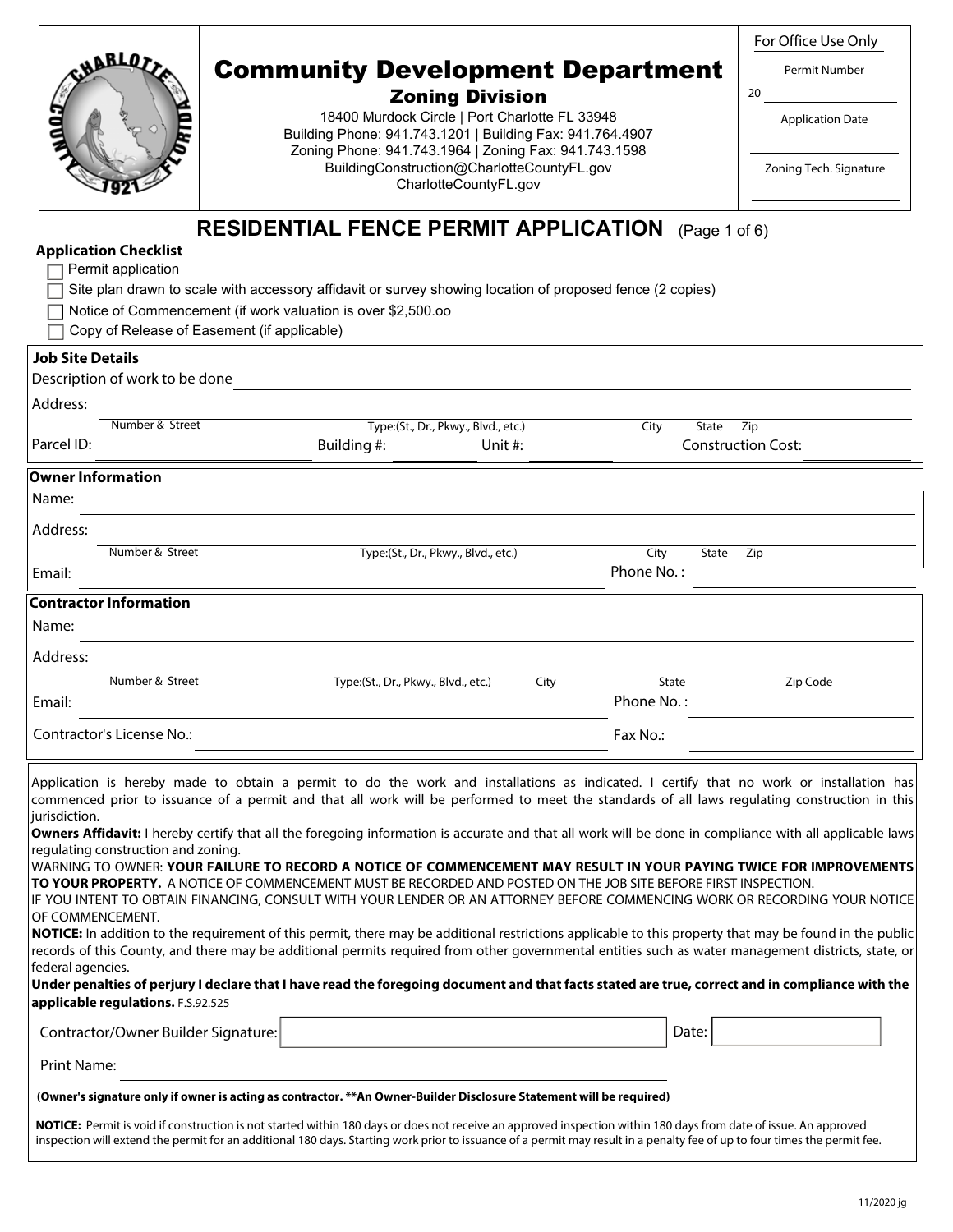

#### Zoning Division

18400 Murdock Circle | Port Charlotte FL 33948 Building Phone: 941.743.1201 | Building Fax: 941.764.4907 Zoning Phone: 941.743.1964 | Zoning Fax: 941.743.1598 BuildingConstruction@CharlotteCountyFL.gov CharlotteCountyFL.gov

This Space Reserved for Recording

### **Affidavit for Accessory Structures Not Requiring a Zoning Inspection** (Page 2 of 6)

#### **Applicant's Information**

| . .<br>٠<br>× |
|---------------|
|               |

| Property Address: |                 |                                     |            |       |     |
|-------------------|-----------------|-------------------------------------|------------|-------|-----|
|                   | Number & Street | Type:(St., Dr., Pkwy., Blvd., etc.) | Citv       | State | Zip |
| Email:            |                 |                                     | Phone No.: |       |     |

I, the undersigned applicant, being first duly sworn, depose and say that I am the owner, attorney, attorney -in fact, agent, contractor, lessee or representative of the owners of the majority of the property described and which is the subject matter of the proposed application; that all answers to questions in this application, and all site plans, sketches, data and other supplementary matters attached to and made a part of the application are honest and true to the best of my knowledge and belief.

Any costs, expenses, liens, lawsuits and liabilities that arise from the issuance of this permit regarding building location are the sole responsibility of the contractor and property owner. It is also understood that the County does not verify the final location of structures or their setbacks and that all structures must be compliant with required setback regulations and that all permit and license requirements apply. Additionally, the structure covered by this affidavit shall be compliant with all county codes and regulations. If non-compliance is discovered, a conde enforcement case may be opened and pursued.

#### **PLEASE CHECK THE APPLICABLE RESIDENTIAL ACCESSORY STRUCTURE(S) BELOW:**

| □ Boat Dock (Replacement ONLY)                          | $\Box$ Fence               |
|---------------------------------------------------------|----------------------------|
| □ Boat Lift (Natural Body of Water or Replacement ONLY) | $\Box$ Non-Structural Slab |
| □ Canopy/Boat Canopy                                    | □ Shed Under Carport       |
| $\Box$ Carport in Mobile Home Park                      | Shed Under 250 Sq. Ft.     |
|                                                         |                            |

Application is hereby made to obtain a permit to do the work and installations as indicated. I certify that no work or installation has commenced prior to issuance of a permit and that all work will be performed to meet the standards of all laws regulating construction in this iurisdiction.

**Owners Affidavit:** I hereby certify that all the foregoing information is accurate and that all work will be done in compliance with all applicable laws regulating construction and zoning.

WARNING TO OWNER: **YOUR FAILURE TO RECORD A NOTICE OF COMMENCEMENT MAY RESULT IN YOUR PAYING TWICE FOR IMPROVEMENTS TO YOUR PROPERTY.** A NOTICE OF COMMENCEMENT MUST BE RECORDED AND POSTED ON THE JOB SITE BEFORE FIRST INSPECTION. IF YOU INTENT TO OBTAIN FINANCING, CONSULT WITH YOUR LENDER OR AN ATTORNEY BEFORE COMMENCING WORK OR RECORDING YOUR NOTICE OF COMMENCEMENT.

**NOTICE:** In addition to the requirement of this permit, there may be additional restrictions applicable to this property that may be found in the public records of this County, and there may be additional permits required from other governmental entities such as water management districts, state, or federal agencies.

**Under penalties of perjury I declare that I have read the foregoing document and that facts stated are true, correct and in compliance with the applicable regulations.** F.S.92.525

| Contractor/Owner Builder Signature: | Date: |  |
|-------------------------------------|-------|--|

Print Name:

#### **(Owner's signature only if owner is acting as contractor. \*\*An Owner-Builder Disclosure Statement will be required)**

**NOTICE:** Permit is void if construction is not started within 180 days or does not receive an approved inspection within 180 days from date of issue. An approved inspection will extend the permit for an additional 180 days. Starting work prior to issuance of a permit may result in a penalty fee of up to four times the permit fee.

#### **RETURN COMPLETED FORM TO THE PERMITTING OFFICE AFTER RECORDING WITH THE CLERK OF COURT**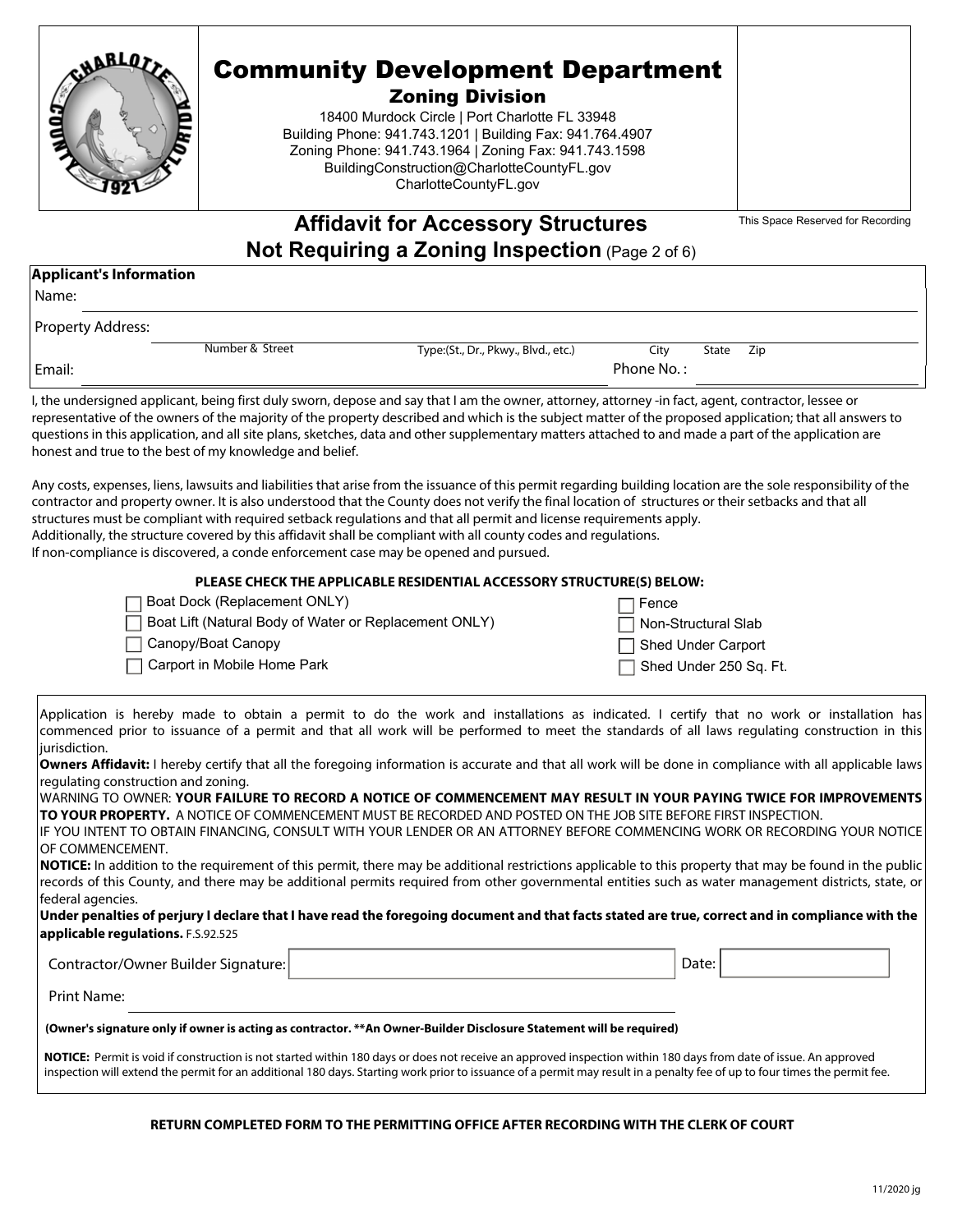

Zoning Division

18400 Murdock Circle | Port Charlotte FL 33948 Building Phone: 941.743.1201 | Building Fax: 941.764.4907 Zoning Phone: 941.743.1964 | Zoning Fax: 941.743.1598 BuildingConstruction@CharlotteCountyFL.gov CharlotteCountyFL.gov

**Affidavit of Applicant for Structures** (Page 3 of 6)

Applicant's Name:

#### **Note: all site plans, drawings or sketches must be drawn to scale and shall include all buildings, easements and setbacks. Real Estate Services may be contacted at 941.764.5598 for information regarding easements.**

I, the undersigned applicant, being first duly sworn, depose and say that I am the owner, attorney, attorney -in fact, agent, contractor, lessee or representative of the owners of the majority of the property described and which is the subject matter of the proposed application; that all answers to questions in this application, and all site plans, sketches, data and other supplementary matters attached to and made a part of the application are honest and true to the best of my knowledge and belief.

Any costs, expenses, liens, lawsuits and liabilities that arise from the issuance of this permit regarding building location are the sole responsibility of the contractor and property owner. It is also understood that the County does not verify the final location of structures or their setbacks and that all structures must be compliant with required setback regulations and that all permit and license requirements apply. Additionally, the structure covered by this affidavit shall be compliant with all county codes and regulations.

If non-compliance is discovered, a conde enforcement case may be opened and pursued.

| Application is hereby made to obtain a permit to do the work and installations as indicated. I certify that no work or installation has                        |
|----------------------------------------------------------------------------------------------------------------------------------------------------------------|
| commenced prior to issuance of a permit and that all work will be performed to meet the standards of all laws regulating construction in this                  |
| jurisdiction.                                                                                                                                                  |
| <b>Owners Affidavit:</b> I hereby certify that all the foregoing information is accurate and that all work will be done in compliance with all applicable laws |
| regulating construction and zoning.                                                                                                                            |
| WARNING TO OWNER: YOUR FAILURE TO RECORD A NOTICE OF COMMENCEMENT MAY RESULT IN YOUR PAYING TWICE FOR IMPROVEMENTS                                             |
| TO YOUR PROPERTY. A NOTICE OF COMMENCEMENT MUST BE RECORDED AND POSTED ON THE JOB SITE BEFORE FIRST INSPECTION.                                                |
| if you intent to obtain financing, consult with your lender or an attorney before commencing work or recording your notice.                                    |
| <b>OF COMMENCEMENT.</b>                                                                                                                                        |
| <b>NOTICE:</b> In addition to the requirement of this permit, there may be additional restrictions applicable to this property that may be found in the public |
| records of this County, and there may be additional permits required from other governmental entities such as water management districts, state, or            |
|                                                                                                                                                                |
| federal agencies.                                                                                                                                              |
| Under penalties of perjury I declare that I have read the foregoing document and that facts stated are true, correct and in compliance with the                |
| applicable regulations. F.S.92.525                                                                                                                             |
|                                                                                                                                                                |
| Contractor/Owner Builder Signature:<br>Date:                                                                                                                   |
|                                                                                                                                                                |
| Print Name:                                                                                                                                                    |
| (Owner's signature only if owner is acting as contractor. **An Owner-Builder Disclosure Statement will be required)                                            |
|                                                                                                                                                                |

**NOTICE:** Permit is void if construction is not started within 180 days or does not receive an approved inspection within 180 days from date of issue. An approved inspection will extend the permit for an additional 180 days. Starting work prior to issuance of a permit may result in a penalty fee of up to four times the permit fee.

**RETURN COMPLETED FORM TO THE ZONING OFFICE**

11/2020 jg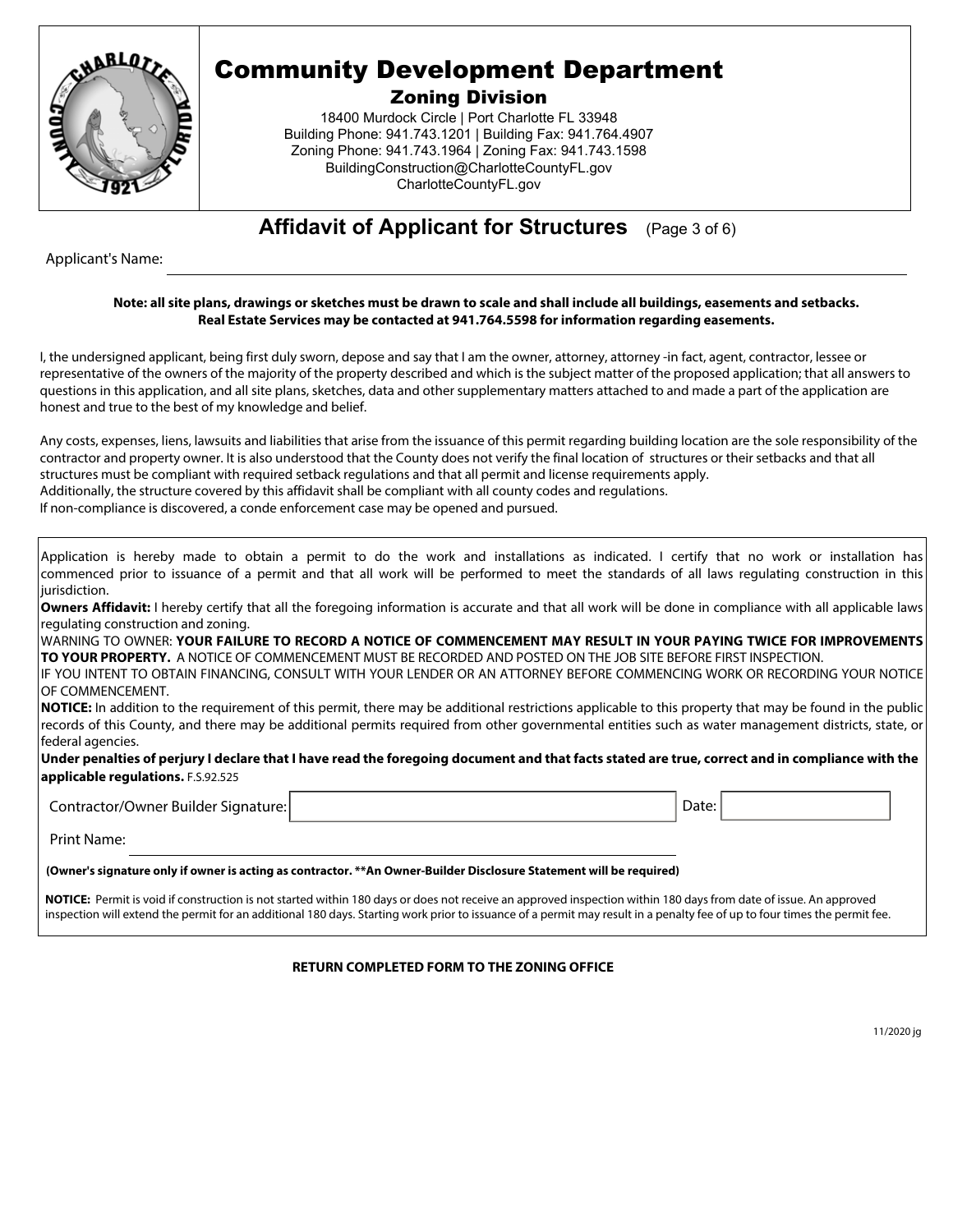

Zoning Division

18400 Murdock Circle | Port Charlotte FL 33948 Building Phone: 941.743.1201 | Building Fax: 941.764.4907 Zoning Phone: 941.743.1964 | Zoning Fax: 941.743.1598 BuildingConstruction@CharlotteCountyFL.gov CharlotteCountyFL.gov

### **No Tree Removal Affidavit for Improvements**

### **(pools, additions,accessory structures, etc) on an Occupied Residential Lot** (Page 4 of 6)

**Note: If tree(s) need to be removed and/or lot clearing is required, please complete and submit a Tree Permit Application instead of this Affidavit**

Owner's Name:

Property Address:

Number & Street Type:(St., Dr., Pkwy., Blvd., etc.) City State Zip

Proposed Improvement:

The undersigned applicant, being first duly sworn, hereby deposes and says that I am the owner, attorney, attorney-in-fact, agent, contractor, lessee or representative of the owners of the majority of the property described above, and I attest to the fact that the abovedescribed property does not require the removal of any trees (4 caliper inch or greater and/or installed for tree points) for the proposed accessory structure construction. I hereby declare, under penalty of perjury, under the laws of the State of Florida, that the foregoing statement is true and correct.

|               |  |  |  |  |  |  |  | Application is hereby made to obtain a permit to do the work and installations as indicated. I certify that no work or installation has                 |  |  |  |  |
|---------------|--|--|--|--|--|--|--|---------------------------------------------------------------------------------------------------------------------------------------------------------|--|--|--|--|
|               |  |  |  |  |  |  |  | commenced prior to issuance of a permit and that all work will be performed to meet the standards of all laws regulating construction in this           |  |  |  |  |
| jurisdiction. |  |  |  |  |  |  |  |                                                                                                                                                         |  |  |  |  |
|               |  |  |  |  |  |  |  | Owners Affidavit: I hereby certify that all the foregoing information is accurate and that all work will be done in compliance with all applicable laws |  |  |  |  |

regulating construction and zoning. WARNING TO OWNER: **YOUR FAILURE TO RECORD A NOTICE OF COMMENCEMENT MAY RESULT IN YOUR PAYING TWICE FOR IMPROVEMENTS**

**TO YOUR PROPERTY.** A NOTICE OF COMMENCEMENT MUST BE RECORDED AND POSTED ON THE JOB SITE BEFORE FIRST INSPECTION. IF YOU INTENT TO OBTAIN FINANCING, CONSULT WITH YOUR LENDER OR AN ATTORNEY BEFORE COMMENCING WORK OR RECORDING YOUR NOTICE

OF COMMENCEMENT. **NOTICE:** In addition to the requirement of this permit, there may be additional restrictions applicable to this property that may be found in the public records of this County, and there may be additional permits required from other governmental entities such as water management districts, state, or federal agencies.

**Under penalties of perjury I declare that I have read the foregoing document and that facts stated are true, correct and in compliance with the applicable regulations.** F.S.92.525

Contractor/Owner Builder Signature: Date: Date: Date: Date: Date: Date: Date: Date: Date: Date: Date: Date: Date: Date: Date: Date: Date: Date: Date: Date: Date: Date: Date: Date: Date: Date: Date: Date: Date: Date: Date: **(Owner's signature only if owner is acting as contractor. \*\*An Owner-Builder Disclosure Statement will be required)**  Print Name:

**NOTICE:** Permit is void if construction is not started within 180 days or does not receive an approved inspection within 180 days from date of issue. An approved inspection will extend the permit for an additional 180 days. Starting work prior to issuance of a permit may result in a penalty fee of up to four times the permit fee.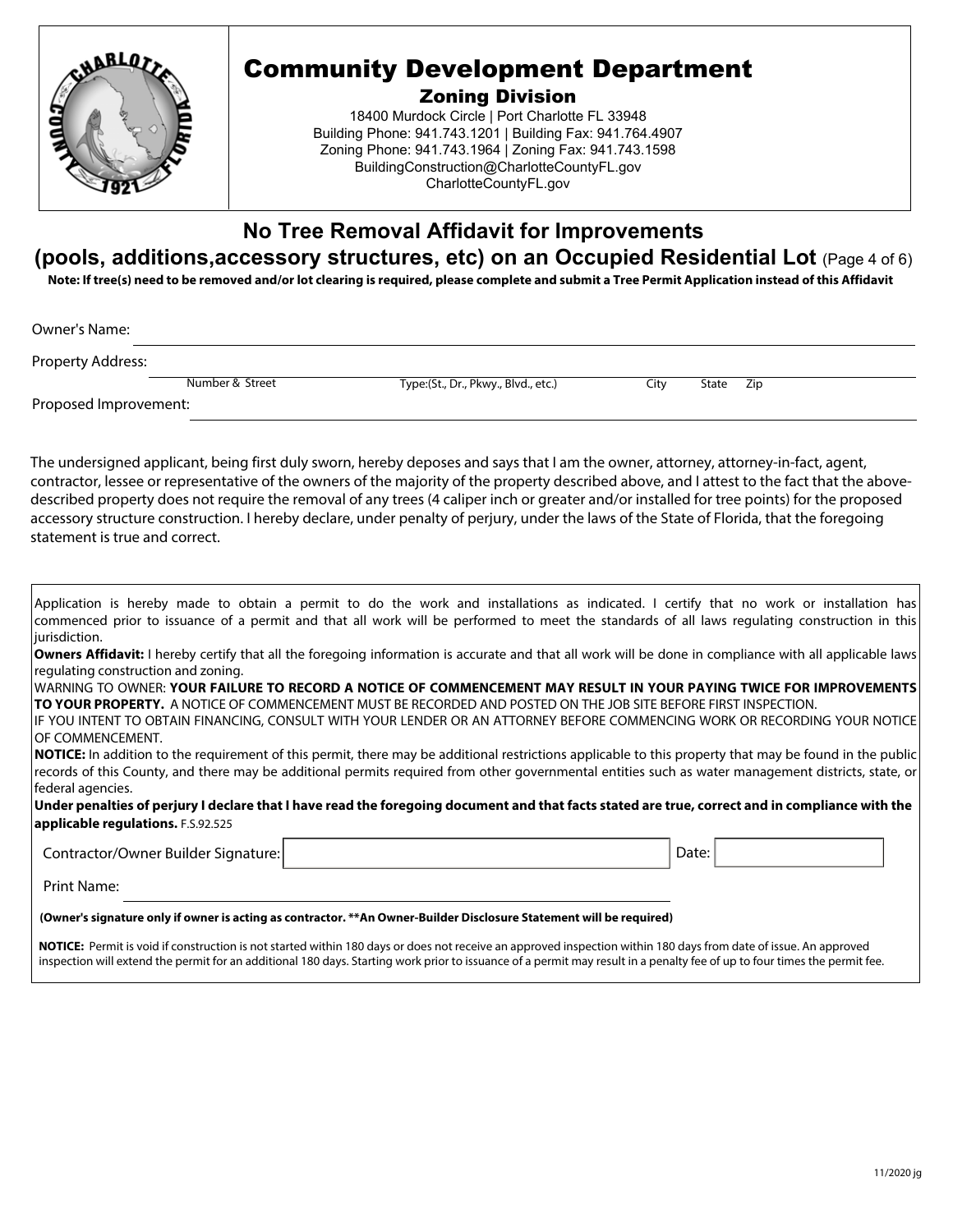

Zoning Division

18400 Murdock Circle | Port Charlotte FL 33948 Building Phone: 941.743.1201 | Building Fax: 941.764.4907 Zoning Phone: 941.743.1964 | Zoning Fax: 941.743.1598 BuildingConstruction@CharlotteCountyFL.gov CharlotteCountyFL.gov

### **Some Requirements for Residential Fences** (Page 5 of 6)

Chain Link and Wood Fences must be six feet (6'), or less, in height. Height is measured from natural grade (Masonry fences are considered Walls and require a Building Permit).

All fences and walls shall be installed with the finished side facing the adjacent property or the public right-of-way. All fence posts must be located on the inside of the fence facing the property on which the fence is located unless the fence is designed and constructed to look the same on both sides. No element of fences and walls shall encroach on an adjacent lot or right-of-way.

Gates, columns, posts, and finials may exceed the maximum height of the fence by no more than one foot. Pergolas or arches associated with a gate or entrance may be permitted up to ten feet in height.

If the property abuts a waterbody, no fence or wall greater than four feet in height shall be permitted closer than 10 feet to the Mean High Water line, seawall, or the property line, whichever is more restrictive.

In all residential districts except Residential Estate (RE), side and rear setback requirements shall not apply to fences and walls six feet high or less behind the minimum front setback line, except for a corner lot where a side property line abuts a road, the setback shall be a minimum of 7.5 feet of the property line.

Front setback requirements shall not apply to opaque fences or walls three (3) feet high or less or non-opaque fences or walls four (4) feet high or less.

Properties located within the Charlotte Harbor CRA and Manasota Key Overlay will need additional review for compliance. See zoning counter for details.